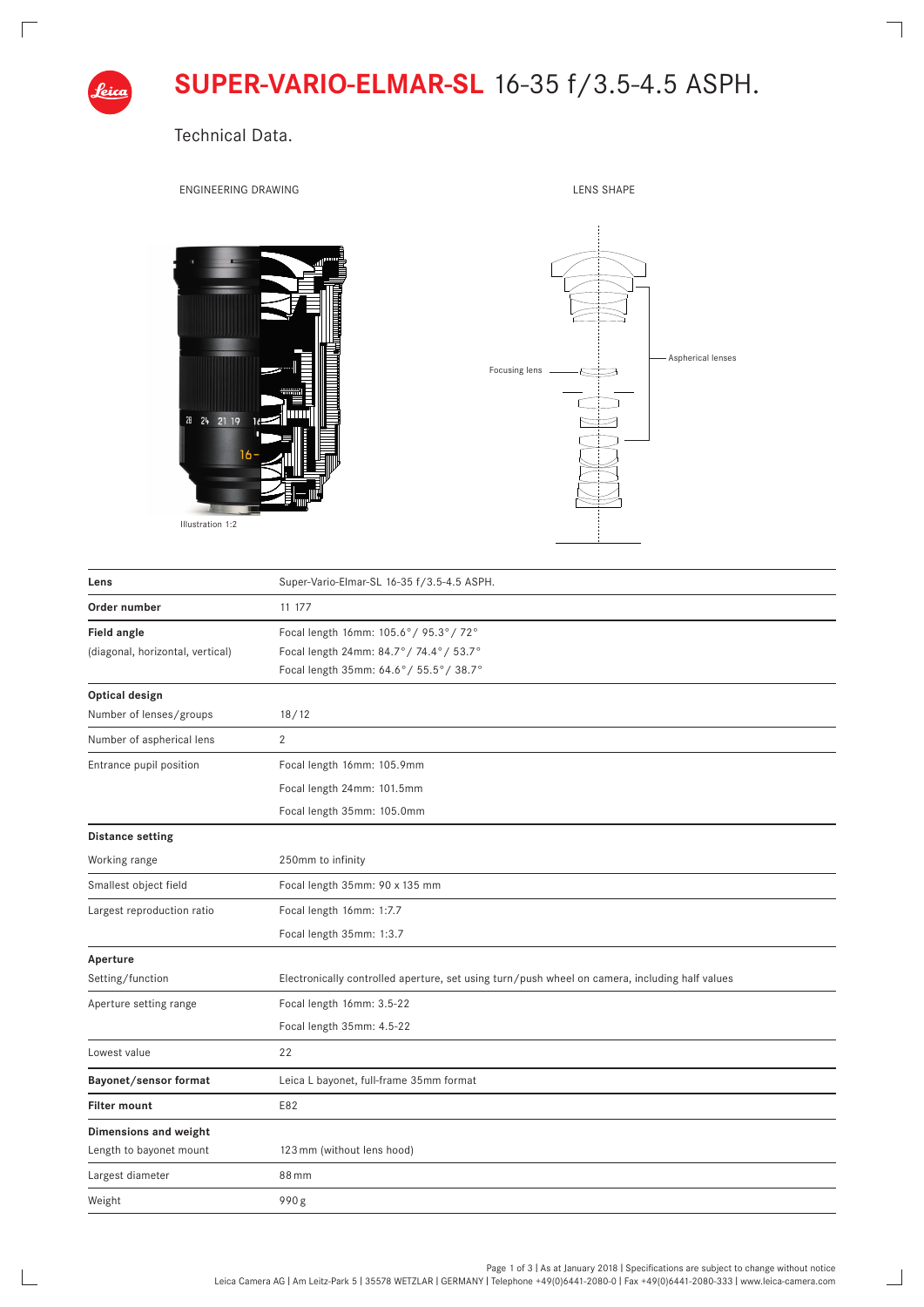

MTF DIAGRAMS

## **Infinity (∞)**

 $\sqrt{ }$ 



MTF GRAPHS The MTF is shown in each case f or the maximum aperture and the aperture values 5.6 and 8.0 for long focusing distances (infinity).

structures and the 20 and 40 lines/mm plots document the resolving power for fine and finest object structures.

The contrast is plotted for 5, 10, 20, 40 lines/mm for the height of the format for tangential (dashed line) and sagittal structur es (continuous line) for white light. The plots for 5 and 10 lines/mm provide an impression of the contrast performance for coarser object

Focal length 16mm Brennweiter 34mm

Sagittal structures Tangential structures

> Page 2 of 3 | As at January 2018 | Specifications are subject to change without notice Leica Camera AG I Am Leitz-Park 5 I 35578 WETZLAR I GERMANY I Telephone +49(0)6441-2080-0 I Fax +49(0)6441-2080-333 I www.leica-camera.com

 $\overline{\phantom{0}}$